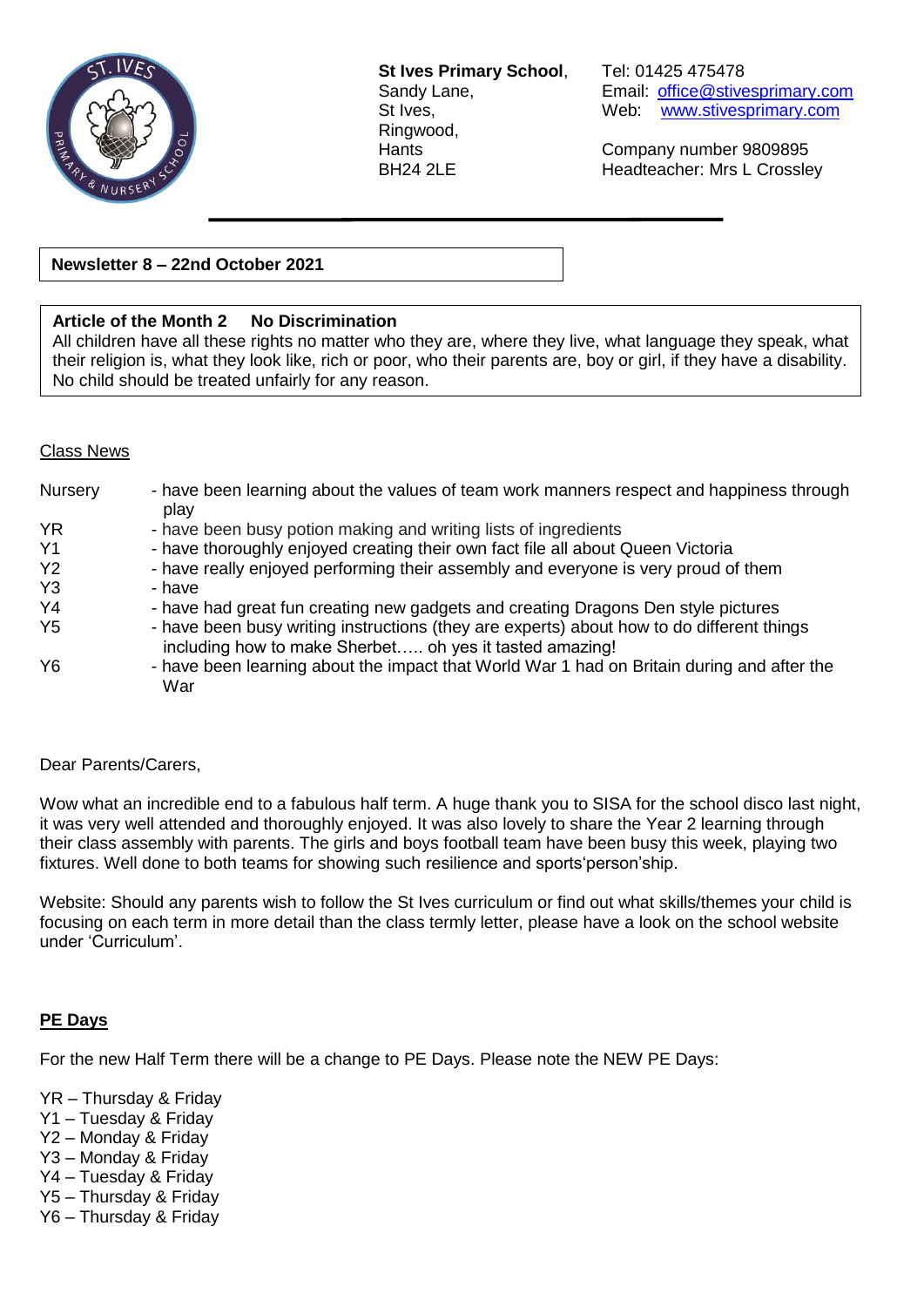# **Dark Nights**

On Saturday night, 31<sup>st</sup> October, we will be setting the clocks back an hour and summer time ends. Road traffic collisions increase by 20% in the fortnight after the time change. Sadly, some of those collisions will involve child pedestrians and cyclists. Children under-16 are one of the most vulnerable groups of road users.

The latest available government statistics (2015) show that 58% of children who die or are seriously injured in a road collision are involved in incidents between 3 and 7pm. From next Sunday, much of those will happen in darkness.

Whilst younger children are at risk, the data shows that 11 - 15 year olds are actually more at risk from accidents that kill or result in serious injury.

The resources below will help remind children, especially teenagers, about road safety and safe cycling.

Teaching Road Safety: A Guide for Parents [https://www.rospa.com/media/documents/road-safety/teaching](https://www.rospa.com/media/documents/road-safety/teaching-road-safety-a-guide-for-parents.pdf)[road-safety-a-guide-for-parents.pdf](https://www.rospa.com/media/documents/road-safety/teaching-road-safety-a-guide-for-parents.pdf)

Safety First: Cycling at Night [https://www.cycletraining.co.uk/cycle-training-and-cycle-safety/safety-first](https://www.cycletraining.co.uk/cycle-training-and-cycle-safety/safety-first-cycling-at-night/)[cycling-at-night/](https://www.cycletraining.co.uk/cycle-training-and-cycle-safety/safety-first-cycling-at-night/)

### **School Starters 2022**

Apply online : Dorset residents @ [www.dorsetforyou.com/school-admissions](http://www.dorsetforyou.com/school-admissions) or call 01305 221060. Hampshire residents @<http://www3.hants.gov.uk/education/admissions.htm>

## **Closing Date Starting school applications is: 15th January 2022.**

### **Secondary School Starters 2022**

Apply online now: Dorset residents @ [www.dorsetforyou.com/school-admissions or call 01305 221060.](http://www.dorsetforyou.com/school-admissions%20or%20call%2001305%20221060) Hampshire residents @<http://www3.hants.gov.uk/education/admissions.htm>

## **Closing Dates Transfer to secondary school: 31st October 2021**

#### **Value of the week: Kindness**

We have come to the end of our focus on Black History month during assemblies. It has been really interesting and the children have enjoyed learning about.

We will be learning about UK Parliament week in our assemblies after half term, please take some time to share your knowledge of the parliamentary system with your child.



#### **Internet Safety:**

Bots are computer-generated accounts which sit on social media, pretending to be humans. According to cyber security company Imperva, bots account for almost a quarter of all internet traffic. With these automated accounts implicated in spreading dangerous conspiracy theories and attempting to influence political opinion, the attached guide this week examines social media bots in more detail. It will help parents and carers learn how to recognise bots, how to deal with them and how to educate children about the potential hazards that bots can cause.

## Art opportunities - Artsmark

Art and design is all around us and at St Ives every child is encouraged to appreciate the arts in all its forms, as an audience member as well as artists and performers. Artsmark is a creative quality standard accredited by Arts Council England designed to further embed arts, culture and creativity across schools. As a school we have registered to begin our Artsmark journey and aim to use it as a vehicle to further validate and enrich our Art and Design opportunities. The Art Ambassadors and I look forward to sharing our progress with you.